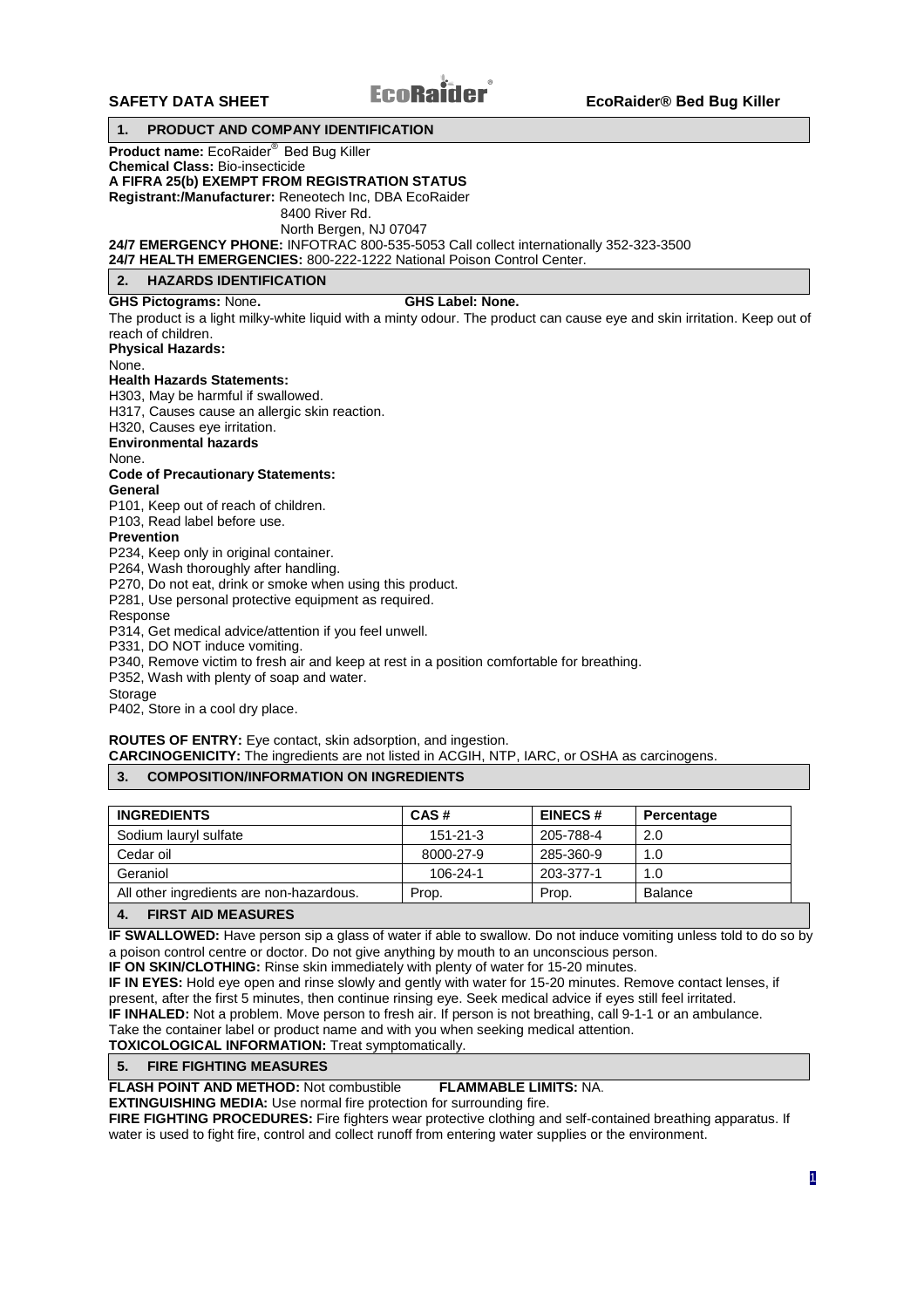# **6. ACCIDENTAL RELEASE MEASURES**

**ACTION TO TAKE FOR SPILLS/LEAKS:** Keep unauthorized personnel away. Wear personal protective equipment as required. Absorb spilled material with a suitable absorbent. Wash hard surfaces with detergent and water, then absorb with suitable absorbent. Collect the spilled material, any contaminated soil, water and absorbent and place in a waste container for proper disposal. Notify applicable government authority if release is reportable or could adversely affect the environment. Dispose of in accordance with label instructions.

#### **7. HANDLING AND STORAGE**

**PRECAUTIONS IN HANDLING:** Avoid contact with eyes and skin. Wash thoroughly after use. If clothing becomes contaminated, wash thoroughly before re-use.

**PRECAUTIONS TO BE TAKEN IN STORAGE:** Store at room temperature. Keep from freezing (32°F (0°C) and avoid excessive heat.

#### **8. EXPOSURE CONTROLS/PERSONAL PROTECTION**

**EYE PROTECTION:** Suggest wearing eye protection.

**SKIN PROTECTION:** Not normally required.

**HAND PROTECTION:** Not normally required.

**RESPIRATORY PROTECTION:** Not normally required.

**ENGINEERING CONTROLS:** Normal room conditions.

#### **9. PHYSICAL AND CHEMICAL PROPERTIES**

**APPEARANCE:** Milky-white liquid. **ODOUR:** Minty scent.<br>**DENSITY:** 1 g/mL at 68 °F (20°C). **SOLUBILITY (Water):** Soluble **DENSITY:** 1 g/mL at 68 °F (20°C).

**10. STABILITY AND REACTIVITY**

**STABILITY:** Stable under normal conditions.

**INCOMPATIBILITY WITH OTHER SUBSTANCES:** Strong oxidizers.

**CONDITIONS TO AVOID:** Do not allow to exposed to excessive heat or to freezing temperatures, 32°F (0°C).

# **HAZARDOUS POLYMERIZATION:** Will not occur.

**HAZARDOUS DECOMPOSITION PRODUCTS:** None

## **11. TOXICOLOGICAL INFORMATION**

Product has low oral and dermal toxicity.

**Acute Oral** (Rat): >5000 mg/kg.

**INGESTION:** May cause gastrointestinal tract irritation and irritation to the throat.

**SKIN CONTACT:** Minimally irritating

**EYE CONTACT:** Slightly irritating.

**INHALATION:** Mists and vapours may cause irritation to the respiratory tract.

**CHRONIC EFFECTS:** None known.

**CARCINOGENICITY:** The ingredients in this product are not classified as carcinogenic by the ACGIH, IARC, OSHA and the NTP.

# **12. ECOLOGICAL INFORMATION**

**ENVIRONMENTAL EFFECTS:** No known effects **ECOTOXICOLOGICAL INFORMATION:** Not determined. **PERSISTENCE AND DEGRADATION:** Not known.

#### **13. DISPOSAL CONIDERATIONS**

**END USERS MUST DISPOSE OF ANY UNUSED PRODUCT AS PER THE LABEL RECOMMENDATIONS.**

**PRODUCT DISPOSAL:** No special disposal treatment is required. Refer to provincial of municipal regulations for applicable site-specific requirements.

**CONTAINER DISPOSAL:** Dispose of product containers, waste containers and residues according to label instructions and Provincial requirements.

#### **14. TRANSPORT INFORMATION**

**US DOT SHIPPING NAME**: Not regulated.

**IATA SHIPPING NAME**: Not regulated.

**IMO SHIPPING NAME:** Not regulated.

**15. REGULATORY INFORMATION**

**OSHA STATUS:** This product is not hazardous under the OSHA criteria.

**TSCA STATUS:** Sodium lauryl sulfat**e**.

**CERCLA REPORTABLE QUANTITY:** Not regulated under CERCLA.

**CALIFORNIA PROPOSITION 65:** Ingredients are not listed.

**SARA HAZARD NOTIFICATION/REPORTING**

IMMEDIATE Y FIRE N SUDDEN RELEASE OF PRESSURE N DELAYED N REACTIVE N **SARA TITLE III:** None.